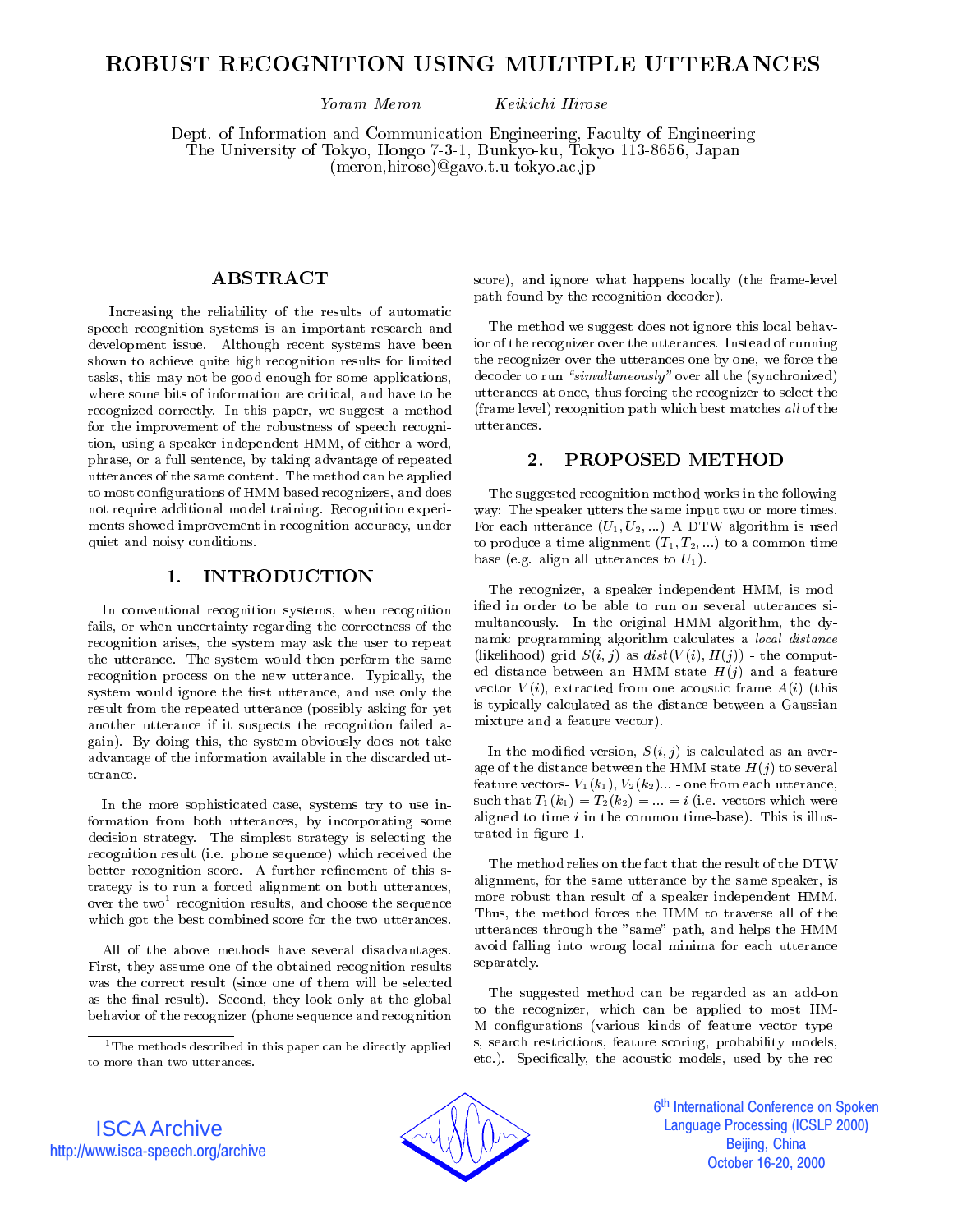

Figure 1: Proposed HMM decoding process - forcing the decoder to find one path (dark line) for two aligned utterances, avoids falling into (different) local minima when running the decoding separately for each utterance (light lines).

ognizer, do not have to be re-trained - existing models, trained by existing training methods, can be used.

# 2.1. Cepstrum averaging

A simpler approach for taking advantage of multiple utterances was also tested. In this approach, the repeated utterances are also time aligned, but the time alignment is used for creating one "averaged utterance" - for each frame, an average of the feature vector's coefficients over all the time aligned utterances are calculated. The resulting feature vector sequence is then given to the decoder, which treats it in the same way it does features sequences structions on discrete enforced. extracted from natural utterances.

The two approaches differ in that the first performs the averaging over the spectral distance space, while the second performs the averaging over the *cepstral coefficients space*, which, theoretically, is less justiable.

# 3. IMPLEMENTATION NOTES

## 3.1. Base system

The base system used for this work was the HMM based JULIAN speech recognition system (version 2.2) [1], de veloped at the university of Kyoto. For models, we used two sets of recognition models, both for continuous speech, speaker independent, gender specic (male) models for Japanese, which are supplied with the system. One set included 43 monophone models, using 3 states per model, and 16 Gaussian mixtures per state. The other set includes 1000 triphone states, with 4 mixtures per state. Feature vectors are composed of 25 components computed each 10 msec, consisting of mel cepstrum, delta mel cepstrum, and delta energy coefficients.

### 3.2. System modications

The base system was modified to perform the proposed method (the experiments described here were all performed for the special case of two or three utterances, but, as mentioned before, the method can easily be extended for any number of utterances).

First, a standard DTW algorithm [2] was implemented. Next, the feature vectors of a repetition of the utterance are DTW aligned with the first utterance, and a time aligned version is stored for the following processing. Last, a simple modication was applied to the calculation of the local score in the HMM decoder:

$$
\hat{S}(i,j) = \frac{1}{N}\sum_{k=1}^N dist(V_k(T_k(i)),H(j))
$$

For the averaged utterance method, an option to average 2 or more time aligned feature sequences was added to the original program.

# 4. TEST SPEECH DATABASE

In order to test the performance of the proposed methods, a test speech database was collected. The test database consisted of recordings of 6 (male) native Japanese speakers (non-professional speakers). The test data consisted of 2 parts - sequences of digits, and sequences of (Roman) letters. Each part was made of 3 repetitions of 10 sequences of 10 digits (or 10 letters), with the order of appearance of the sequences changed. In total, each of the sequences was uttered 3 times by each of the 6 speakers.

The speakers were instructed to speak naturally, as if reading a telephone number, or spelling out a word. No restrictions on digit grouping or any specic reading rhythm

The recording was done in an acoustically isolated room, using a DAT, and then sampled at 16kHz, 16 bit, using DATlink.

# 5. RECOGNITION EXPERIMENT

ing the recognition accuracy rate  $(\frac{N-(d+i+s)}{N})$  and correct rate ( $\frac{(\frac{m}{\alpha}+\epsilon)}{N}$ ), where N is the number of digits / letters in the sequence, and  $d, i, s$  are the number of deletions, insertions and substitutions, respectively (using the \best case" match between the correct and the recognized sequences). These rates were tested separately for the digit sequences and the letter sequences, using either the monophone or triphone models, for each of the recognition methods:

Single - running the original system on one utterance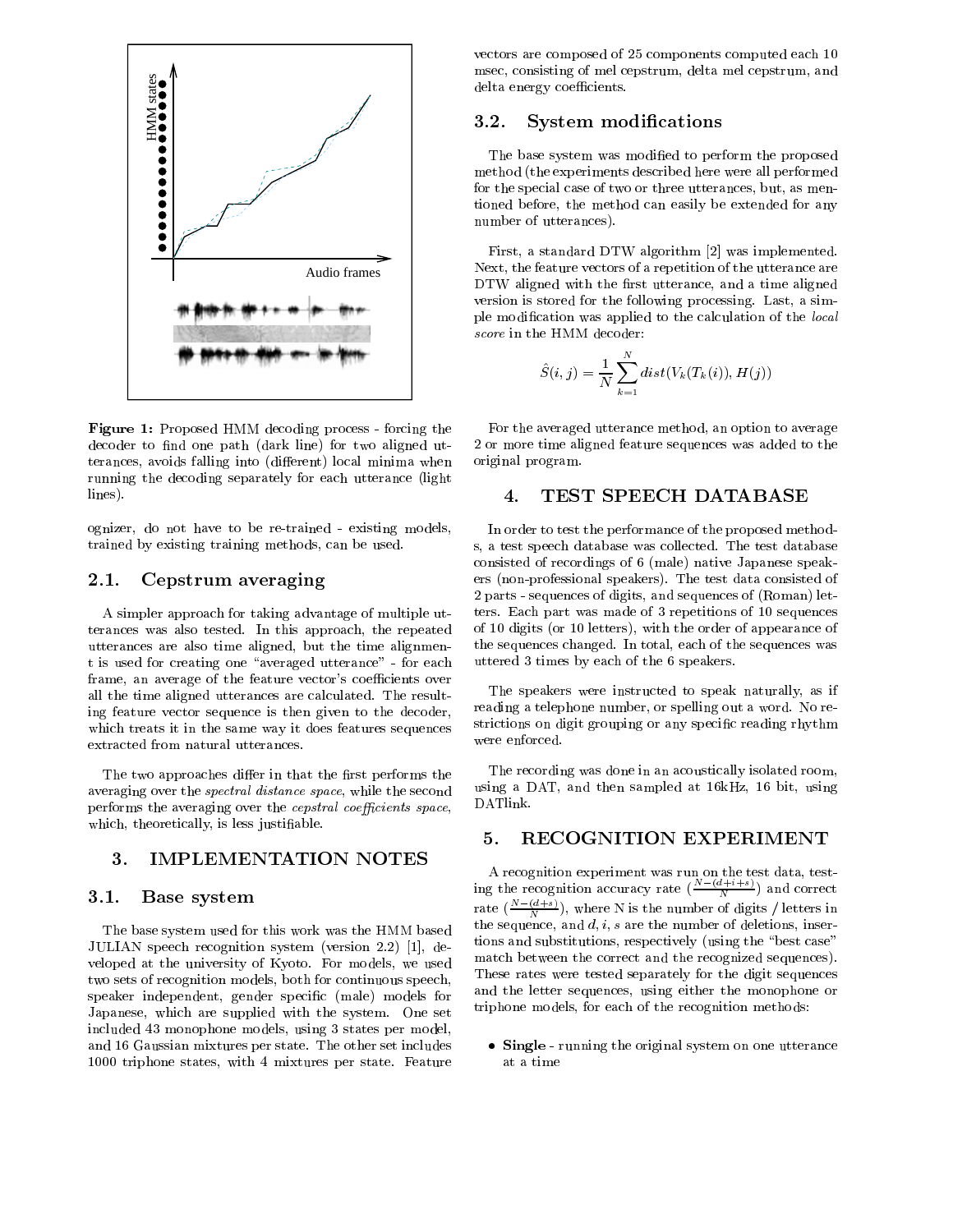- $\mathbf{P}$  running the original system on the only  $\mathbf{P}$ of a given pair of utterances, selecting the utterance which got a better recognition score (overall log likelihood), and taking the recognized sequence of that utterance to be the recognition result.
- Best of 3 the same, for 3 utterances
- $\mathcal{L}$  running the proposed method (simultaneous method (simultaneous  $\mathcal{L}$ decoding on aligned sequences) on two utterances
- multi 3 the same for 3 utterances in
- Aligned 2 averaging the cepstral vectors over an aligned pair of utterances
- Aligned 3 the same for 3 utterances

For the digits, the vocabulary size was 20 words, including several phonetic variations of the digit names (e.g. for the digit 7: " $nana$ ", " $\text{shichi}$ ", " $\text{shichi}$ ", " $\text{shichi}$ ") and silence. No language model, or restrictions on the grammar were used. Especially, the decoder was not restricted to output sequences of 10 digits.

For the spelling, The vocabulary size was 45, again including several pronunciation variations of English letter names by native Japanese speakers.

Tables 1, 2, 3, 4 show the recognition results for digits  $\frac{1}{100}$ vs. letters, and monophone vs. triphone models. These results are also summarized in figure 2.

Manual inspection showed that the DTW did not produce gross alignment errors: audio files, with the automatically time aligned speech imposed over the original speech were created. Informal listening to these files did not detect  $\begin{array}{|c|c|c|}\hline \end{array}$ any noticeable alignment errors.

| Condition | Accuracy rate | Correct rate |
|-----------|---------------|--------------|
| Single    | 88.8%         | 93.1%        |
| Best of 2 | 88.9%         | 92.9%        |
| Best of 3 | $90.5\%$      | 93.5%        |
| Multi 2   | 94.9%         | 96.3%        |
| Align 2   | 94.6%         | 96.1%        |
| Multi 3   | 98.0%         | 98.0%        |
| Align 3   | 97.7%         | 98.0%        |

Table 1: Recognition performance, digit sequences, monophone models

| Condition | Accuracy rate       | Correct rate        |
|-----------|---------------------|---------------------|
| Single    | 89.1%               | 93.0%               |
| Best of 2 | 89.9%               | 93.3%               |
| Best of 3 | 90.0%               | 94.5%               |
| Multi 2   | $94.\overline{6\%}$ | 96.4%               |
| Align 2   | $92.\overline{8\%}$ | $95.\overline{1\%}$ |
| Multi 3   | 95.0%               | 96.5%               |
| Align 3   | 94.5%               | 96.0%               |

Table 2: Recognition performance, digit sequences, triphone models

The result show several consistent trends:

| Condition | Accuracy rate | Correct rate |
|-----------|---------------|--------------|
| Single    | 26.9%         | 74.7%        |
| Best of 2 | 25.1%         | 74.2%        |
| Best of 3 | 28.5%         | 74.0%        |
| Multi 2   | 42.0%         | 75.7%        |
| Align 2   | 38.5%         | 75.9%        |
| Multi 3   | 43.0%         | 74.5%        |
| Align 3   | 43.5%         | 75.5%        |

Table 3: Recognition performance, letter sequences, monophone models

| Condition | Accuracy rate | Correct rate |
|-----------|---------------|--------------|
| Single    | 26.9%         | 75.0%        |
| Best of 2 | 25.1%         | 75.3%        |
| Best of 3 | 27.0%         | 75.0%        |
| Multi 2   | 31.4%         | 75.1%        |
| Align 2   | 35.1%         | 74.5%        |
| Multi 3   | 50.5%         | 76.0%        |
| Align 3   | $31.5\%$      | 69.5%        |

Table 4: Recognition performance, letter sequences, triphone models



Figure 2: Results of recognition test for the Single/Align2/Multi2/Multi3 methods, run for (from left to right): digits (monophone, triphones), letters (monophone, triphones)

- As expected, the letter recognition suers from a much higher error rate - both because of larger vocabulary, and the occurrence of easily confuseable words.
- Comparing the single/best2/best3 methods, there was only little improvement (if at all) for using more than one utterance.
- Comparing the single/align2/align3 methods, there was improvement by using more utterances.
- Comparing the single/multi2/multi3 methods, there was clear improvement by using more utterances.
- Comparing the multi2-align2 and multi3-align3 methods, the multi2/3 consistently performed better .
- For the letter recognition, most of the improvement in recognition went to reduce the number of insertions (the improvement in the correct rate, which does not depend on insertions, was much smaller than the improvement in the accuracy rate).